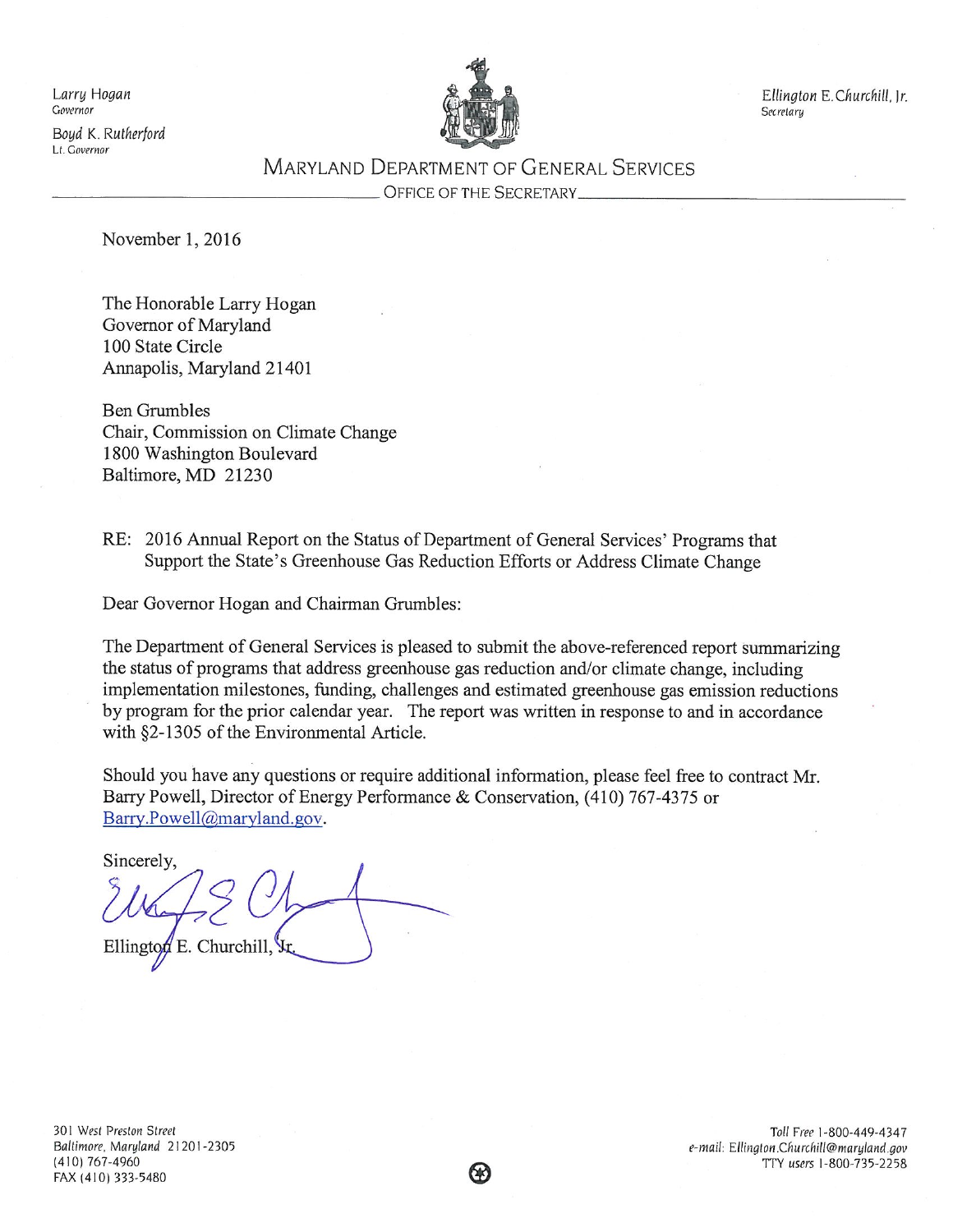## **Annual Report on the Status of Department of General Services Programs that Support the State's Greenhouse Gas Reduction Efforts or Address Climate Change**

November 1, 2016

In accordance with §2-1305 of the Environmental Article, the Department of General Services submits its annual report to the Governor and the Maryland Commission on Climate Change on the status of programs that support the State's Greenhouse Gas Reduction efforts or address Climate Change.<sup>[1](#page-1-0)</sup> The report includes program descriptions and objectives, funding, challenges, and estimated Greenhouse Gas emissions reductions for calendar year 2015. The report also covers additional relevant information concerning renewable technologies as a way to deliver energy savings and emission reductions.

#### **Background**

The mission of the Department of General Services (DGS) is to provide leading-edge professional and technical services to keep State and local government working today and in the future. DGS functions to manage the state's work environments by designing, building, leasing, managing and maintaining facilities; leading energy conservation efforts; procuring goods and services; and providing essential functions such as fuel management, disposition of surplus property and records storage. DGS is one of Maryland's control agencies.

Within DGS, the Office of Energy Performance & Conservation (DGS Energy Office) is comprised of a small staff of technical, financial, and engineering energy experts. The Energy Office, *among other things*, works to:

- provide assistance with energy goals to state agencies;
- reduce, track, measure and verify energy use in state buildings and facilities;
- manage demand response to ensure system reliability;
- encourage consideration of energy efficiency in building design and renovation;
- evaluate and incorporate renewable energy options at state facilities and sites;
- integrate sustainability practices into agency operations;
- procure energy commodities in the deregulated market;
- promote environmentally preferable purchasing;
- train maintenance personnel in energy conservation practices;
- manage an electricity, gas, water, steam, chilled water, and fuel database;
- analyze the cost of all energy conservation measures and implement best practices; and
- analyze the cost and ensure the life cycle of equipment and controls that provide humidity, lighting, power, temperature, and ventilation.

<span id="page-1-0"></span> <sup>1</sup> §2-1305 Environmental Article, Subtitle 13. Maryland Commission on Climate Change, Annotated Code of Maryland.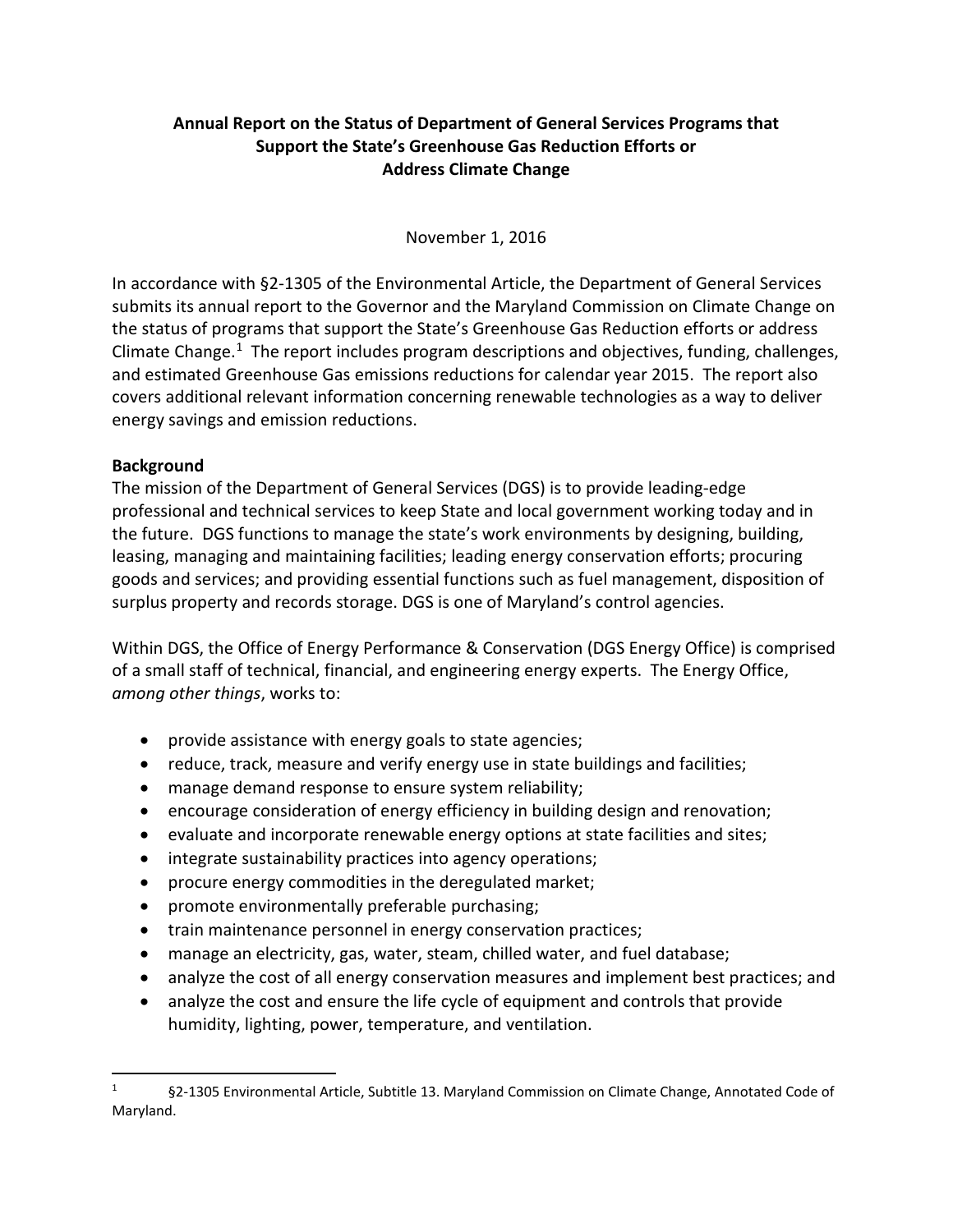The DGS Energy Office regularly engages sister agencies, industry experts, advocates, and energy sector experts to provide advice and collaborate in crafting and improving upon its programs. The variety of perspectives has helped drive Energy Office initiatives to include Agency Energy Planning; Energy Performance Contracting; Energy Use Tracking, Energy Commodities Purchasing; Demand Response Planning; and Renewable Energy Sourcing. The suite of activities do not function independently; instead, they are intertwined and simultaneously executed to, *among other things*, comply with regulations and policies; meet energy efficiency and conservation goals; mitigate climate change and its causes; and support the State's greenhouse gas reduction efforts. This report will highlight how our Agency Energy Planning, Energy Performance Contracting and Demand Response Planning work together to abate environmental impacts while saving money.

#### **Agency Energy Planning and Energy Performance Contracting**

Agency Energy Planning directly links recommended energy policies to energy programs. The plan minimizes taxation, the effects of market fluctuations, adverse externalities, and threats to energy security and system reliability. At the same time, it maximizes the state's unique mix of energy resources, energy conservation measures, reliability standards, and environmental mitigation strategies to advance energy efficiency efforts.

Planning entails devising comprehensive, practical, strategic goals that are formulated into programmatic actions to help guide agency energy decisions, investment incentives, and energy conservation guidelines. The framework of the plan encompasses current trends to include renewable energy technology; system reliability; sustainability; economic development; environmental quality; and energy security. It further incorporates fuel demand, supply, and price characteristics. Since most of the State's infrastructure drawing on energy consumption was built years ago, periodic plan updates are necessary to ensure the state achieves its energy performance standards. Updated plans also make sure challenges to new risks and vulnerabilities are incorporated and protect critical infrastructure to increasingly severe weather events.

In a nutshell, Agency Energy Plans are intended to target positive, transformative change and provide a structure for buy-in. Well-developed plans result in quantifiable and achievable energy reduction goals, reduce carbon emissions, and link financing mechanisms to each goal in order for each goal to be implemented. The DGS Energy Office works with state agencies, through designated Agency Energy Coordinators (AECs), to produce Agency Energy Plans by identifying energy consuming units and recommending energy conservation measures and climate mitigation strategies with the greatest potential for energy savings.

While the DGS Energy Office leads the planning process, it collaborates with other state agencies to develop individual plans and to encourage and leverage agency expertise and resources. Also, together with the Maryland Energy Administration (MEA), it ensures state energy policy objectives are aligned and implemented across state government. In developing and carrying out the Agency Energy Plan, each agency must consider alternative financing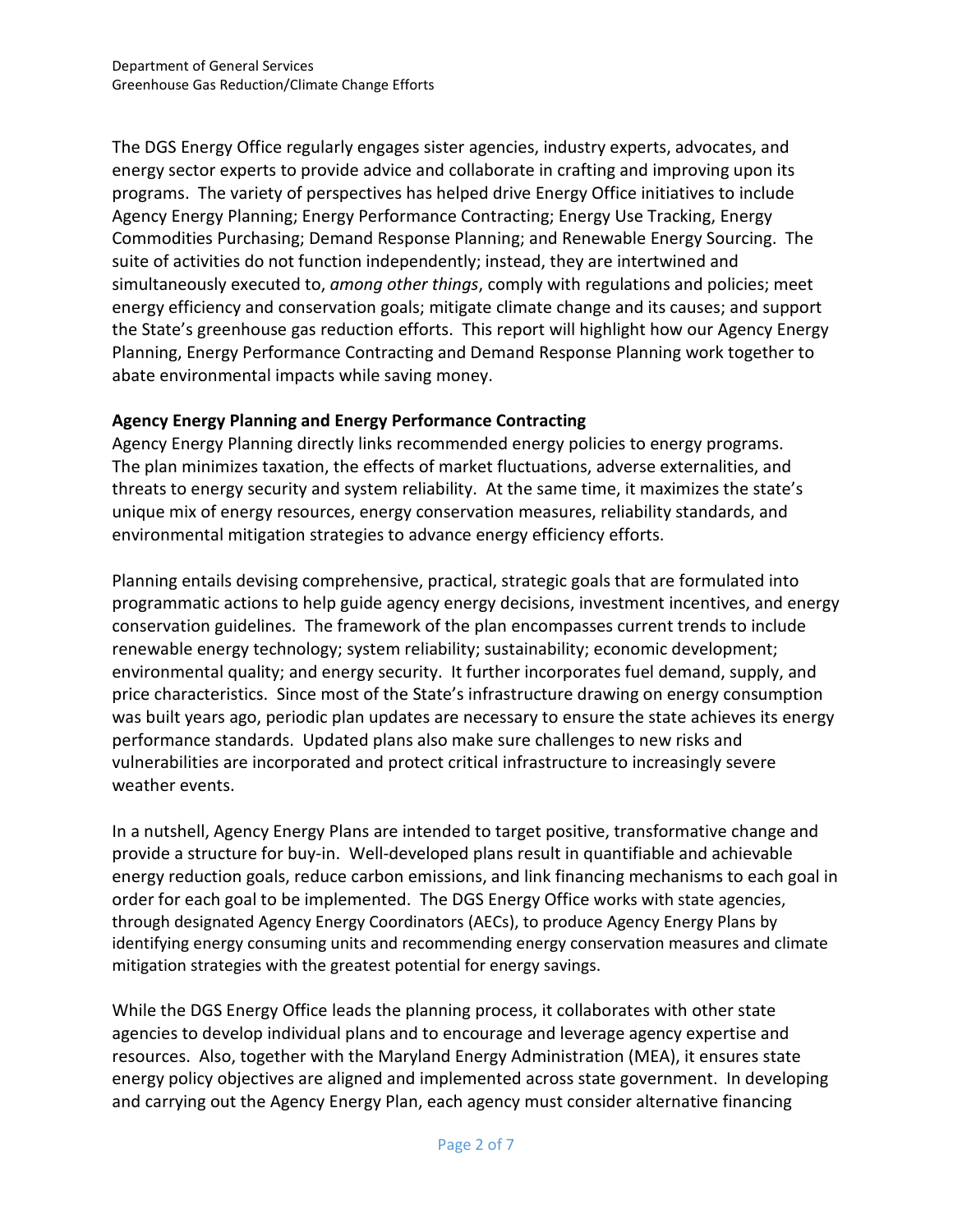opportunities: (a) in shared savings and (b) performance contracting to include an analysis of the payback and cost advantage to the state of shared savings and performance contracting.<sup>[2](#page-3-0)</sup>

Since its inception, the DGS Energy Office and MEA have put in place several new tools and resources to help agencies move beyond planning and on to building energy retrofits. Some state agencies have engaged in large energy performance contracting projects. An Energy Performance Contract (EPC) is a financing technique that allows state agencies to acquire energy savings and facility improvements without up-front capital expenses. A state agency partners with an Energy Service Company (ESCO) to explore and install selected energy conservation measures; the ESCO's performance is paid back out of the guaranteed energy savings. The DGS Energy Office provides guidance and technical expertise to enable state agencies to create and implement EPCs to significantly reduce energy and operating costs and make progress toward meeting sustainability and system reliability goals.

# *Enhancement Opportunities and Challenges*

The MEA and the DGS Energy Office jointly produced a roadmap to energy efficiency to move beyond the round of large EPCs to focusing on the thousands of state facilities that were not included in the larger EPCs. The first round of EPCs targeted the largest size state facilities with the greatest number of opportunities for energy efficiency improvements and did not customarily include an agency's entire portfolio of buildings. The task was performed in this manner because comprehensive energy plans were not needed to initiate the first round of energy performance contracts.

The goal continues to focus Maryland state agency attention on energy efficiency in small and medium sized buildings that are not likely to be included in large energy performance contracts. The DGS Energy Office works to expand energy savings beyond large EPCs by targeting the state's 2,000 plus buildings up to 20,000 square feet in size. Targeting the smaller projects requires more effort and unique strategies (e.g., procuring firms to complete energy efficiency projects, creative financing) for achieving the agency's energy savings goals for the stock of smaller buildings that were not included in a large energy performance contract.

Major objectives are to:

- 1) educate and encourage state agency decision-makers to use the opportunities, incentives and financing available to retrofit small and medium-sized state building/structures/facilities;
- 2) educate and encourage state facility personnel to incorporate energy efficiency technologies and practices into their facilities; and
- 3) conduct energy audits and inspections of atypical facilities, with the intent to replicate the findings across many similar buildings.

<span id="page-3-0"></span><sup>&</sup>lt;sup>2</sup> State Finance and Procurement Article  $§$ 4-806 (2) (iii).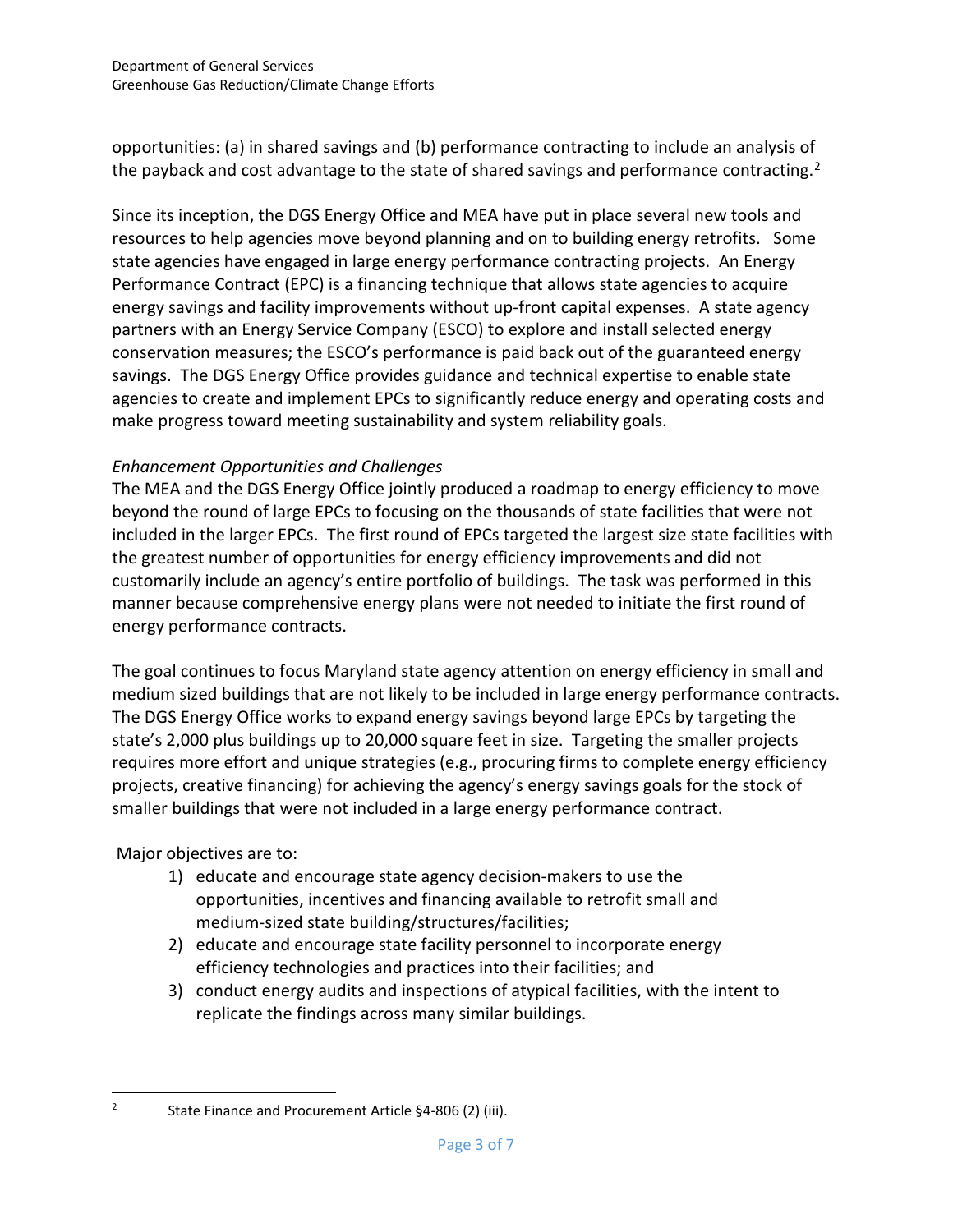The DGS Energy Office and MEA continue to offer energy audits on identified state buildings with a small footprint. Historical energy audits led to the development of a list of economically attractive Energy Conservation Measures (ECM), (e.g., lighting, HVAC and insulation upgrades) to be installed during a building retrofit. These audits provided cost estimates, payback figures, and information on utility rebates. Building retrofits are made available for agencies through a competitive process by a utility partner contractor.

However, most agencies have not been able to create an Agency Energy Plan that focuses on the agency's inventory of smaller buildings. The DGS Energy Office continues to provide an agency with assistance in amending and updating its Agency Energy Plan to focus on smaller building stock. Completing the modified Agency Energy Plan to include each agency's complete inventory of buildings allows the agency to create multi-year budgets and retrofit plans to achieve its energy reduction and conservation goals.

## *Funding*

The DGS Energy office receives no general funds to implement energy efficiency and conservation projects which, therefore, constrains its ability to increase efforts to reduce greenhouse gas emissions. Also, energy audit funding has been exhausted; the lack of funds hampers an agency's ability to identify energy conservation opportunities, which would diminish variables that affect climate change. Furthermore, state agency loan funding is no longer readily available because the funding stream has been exhausted due to the increased use by state agencies.

Most of the energy retrofit work in the state has been carried out through EPC projects that included approximately 500 buildings. These EPCs also included several other energy efficiency upgrades such as street lighting and other non-building measures. Financing for an EPC is carried out by the State Treasure's Office Master Lease Program where vendor financing rate and terms are compared to the rate and terms of the EPC Master Lease. [3](#page-4-0) The comparison is performed to ensure the lowest cost of financing. This financing could have been partially offset if funds were available through the Maryland Energy Administration's State Agency Loan Program.

The DGS Energy Office works with MEA to evaluate agency projects and find financing via the State Agency Loan Program (SALP). The SALP program is funded each year with a capital budget appropriation and is generally self-sustaining; however, the SALP was infused with federal Stimulus Funds to expand its ability to finance projects. SALP has been used to lower the borrowing costs of the state's energy performance contracting program. The SALP is administered by the MEA, which works with the DGS Energy Office to encourage the use of SALP for smaller projects in state facilities that are not suitable for larger energy performance contracts. However, total financing for the smaller projects on the remaining buildings in the state is less clear. Whereas, an EPC comes with contractually guaranteed energy savings, the

<span id="page-4-0"></span> <sup>3</sup> State Finance and Procurement Article, §12-301 (b) (2).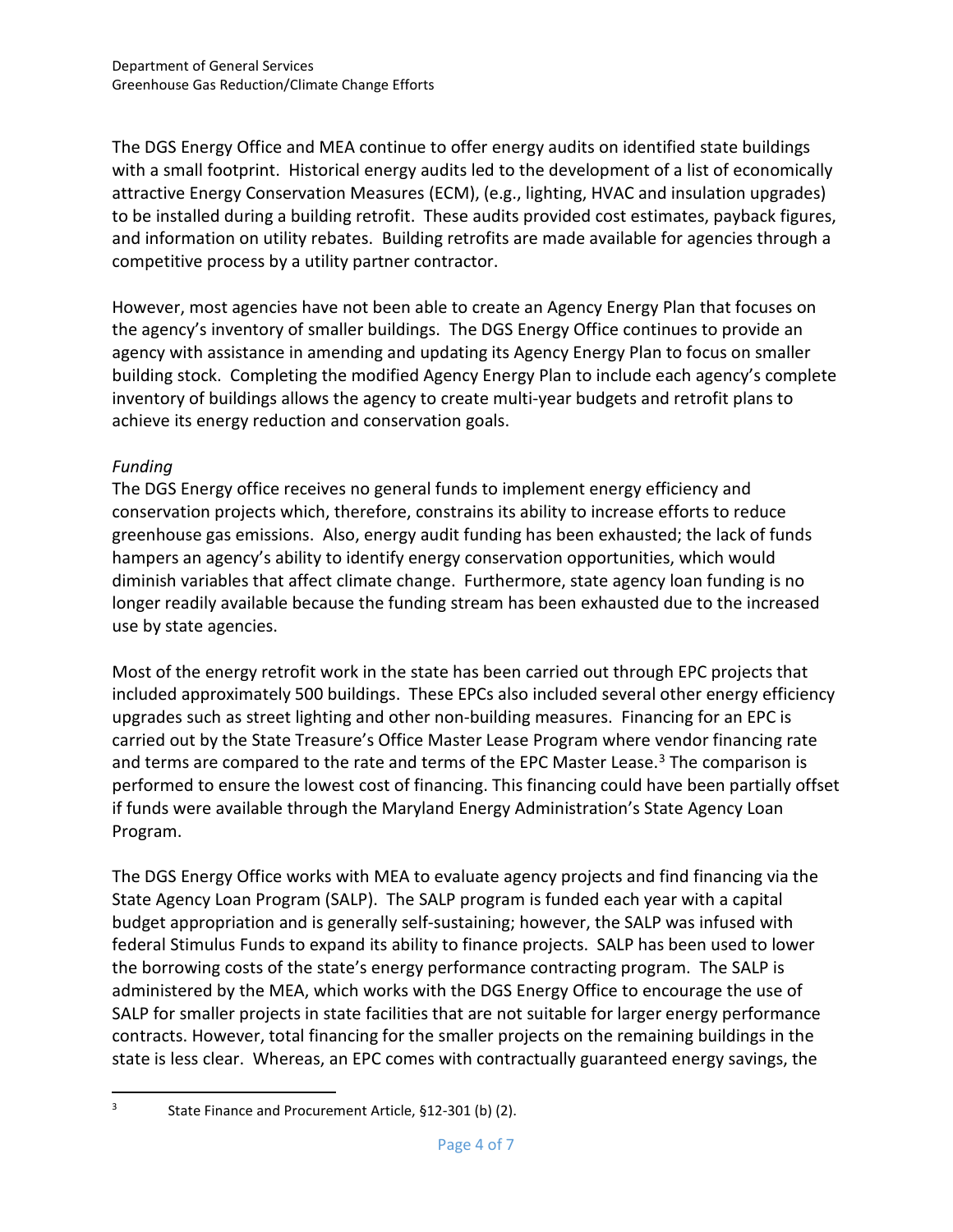smaller projects, although expected to produce cost savings, do not. An EPC is a self-funding financing mechanism that does not require additional capital investment, whereas financing smaller projects will require additional funding.

## *Estimated Greenhouse Gas emissions reductions*

Energy Service Companies, partnered with state agencies to perform energy performance contract projects, are important contributors to the development of clean energy, sustainability and climate change mitigation strategies. In 2015, DGS continued to help Maryland state government substantially reduce energy consumption through the management of 23 completed Energy Performance Contract projects. These projects are contractually guaranteed to deliver energy and operational savings of approximately \$194 million over the life of the contracts or approximately \$14.9 million in annual cost savings. This savings corresponds to 66.3 tons of annual  $CO<sub>2</sub>$  reduction.

## **Demand Response**

Starting in 2009, the DGS Energy Office has been participating in the Pennsylvania, New Jersey, Maryland (PJM) Demand Response Program, which is designed to promote changes in electric usage by state agencies in response to: 1) changes in the price of electricity over time; or 2) incentives designed to induce lower electricity use at times of high wholesale market prices or when system reliability is jeopardized. PJM Interconnection is a regional transmission organization (RTO) that coordinates the movement of wholesale electricity in all or parts of 13 states and the District of Columbia. Acting as a neutral, independent party, PJM operates a competitive wholesale electricity market and manages the high-voltage electricity grid to ensure reliability for more than 65 million people. [4](#page-5-0) Reducing peak demand through energy conservation reduces the need for utilities to turn on their least-efficient, most expensive, power plants to meet electricity demand, and also reduces the need to build more physical capacity in the future.

## *Implementation and milestones*

In the early stages of the Demand Response Program, the State of Maryland was an active participant. With the knowledge of electric meter data, the DGS Energy Office's technical staff performed in-house, real-time monitoring of PJM grid demand to discover potential "peak load" days. Assisted with this "day-ahead" and "real time" peak load data, staff was knowledgeable about the most opportunistic days to perform load-shifting and, therefore, could determine how much electric resources should be committed for the day. Staff could then curtail the use of electricity on peak demand days by changing electric building control systems to reduce energy demand. Data collected from these meters were used to determine savings from an analysis of energy consumption through a rate engine and comparison of costs.

<span id="page-5-0"></span><sup>4</sup> PJM Fact Sheet. "Retail Electricity Consumer Opportunities for Demand Response in PJM's Wholesale Markets," "Demand Response and Why It's Important." Accessed October 21, 2016. [https://www.pjm.com/~/media/markets-ops/dsr/end-use-customer-fact-sheet.ashx](https://www.pjm.com/%7E/media/markets-ops/dsr/end-use-customer-fact-sheet.ashx)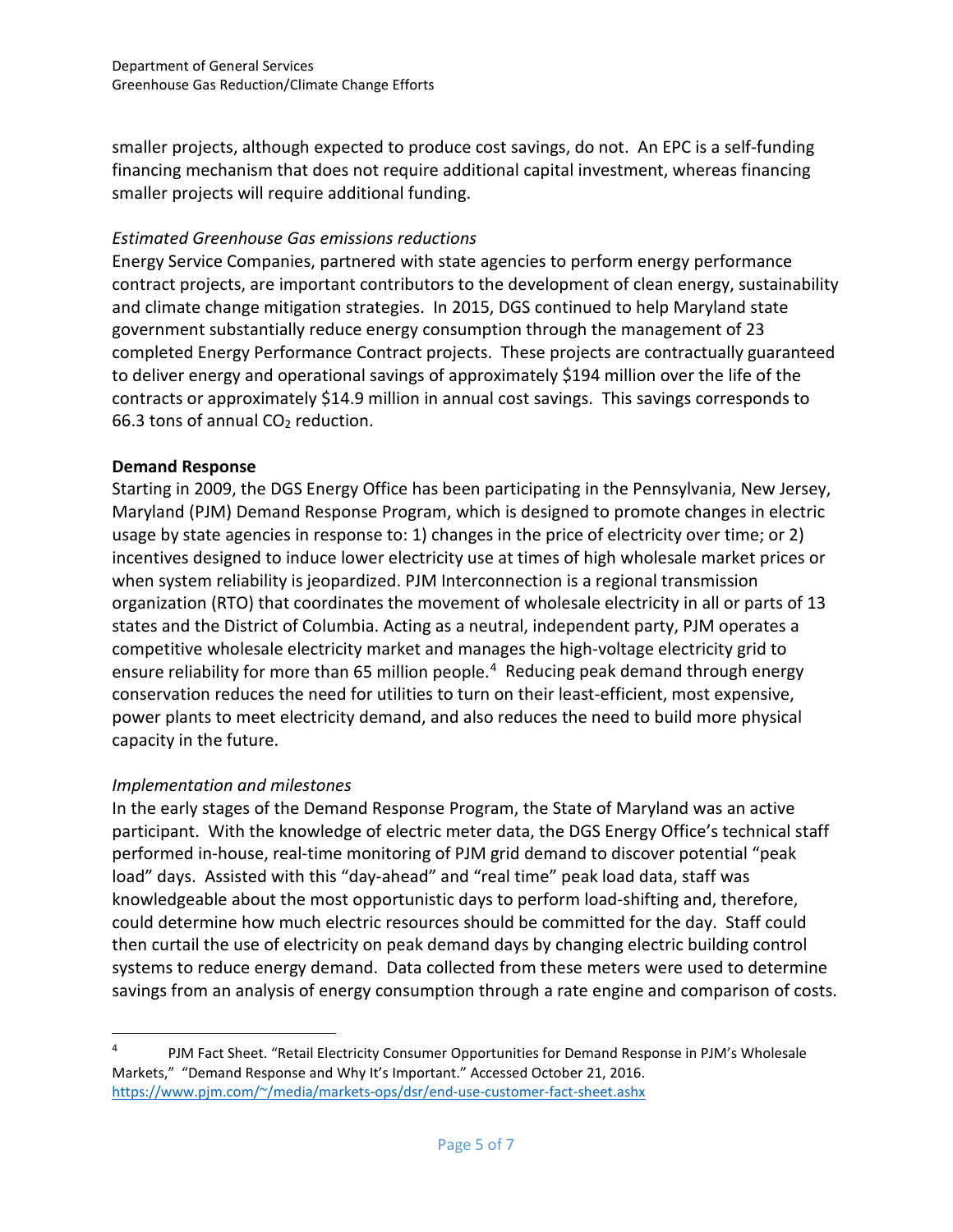The results translated to thousands of dollars of bill payments and credits for state agencies and no financial penalty for enrolling in the Demand Response Program but not curtailing energy use.

#### *Enhancement Opportunities and Challenges*

In the last two years of the 10-year Demand Response Program (November 1, 2017 – October 31, 2019), participating state agencies will be able to curtail peak demand electricity use from just the summer months, to year-around. Thus, the DGS Energy Office will have to collaborate with state agencies on strategies and improvements for load shifting and to capture additional benefits. To manage a 365/24/7 Demand Response Program will take additional DGS Energy Office technical experts, fully trained energy systems operators, and reliable backup generators at all facilities pre-selected to participate. The DGS Energy Office is determining whether to participate with these new program requirements.

#### *Funding*

The state has limited financial resources to install or replace aging and improperly working back-up generators. Back-up generators are used to prevent the interruption of operations and critical infrastructure facilities like, health care and water treatment facilities, telecommunications networks, and emergency response agencies, to name a few. Backup generators are powered-up when the electric grid is interrupted or when the reliability of the system is so constrained, the state is alerted to shift its load. Therefore, highly efficient, backup generators are a requirement for continuity of operations of state facilities when participating in the PJM Demand Response Program. Budget constraints to repair, replace or supplement existing backup generators make it highly improbable the state will be able to participate in any year-around, demand response opportunities.

## *Estimated Greenhouse Gas emissions reductions*

Because Maryland's electricity generation is still primarily coal, any behavior modification activity that uses less electricity when the system is constrained will inherently reduce  $CO<sub>2</sub>$  in the electric sector. As such, DGS Energy Office curtailment activities resulted in 120.6 tons of avoided  $CO<sub>2</sub>$  emissions. Used effectively, the Demand Response Program has resulted in reduced energy cost and greenhouse gas generation.

## **Additional Relevant Information**

The DGS Energy Office continues to engage in comprehensive energy solutions including energy auditing, designing and implementing energy performance contracting projects as well as performing retrofits and overseeing the installation of energy conservation measures. Retrofitting all buildings identified as having higher than average energy use and installing energy conservation measures directly correlates to the reduction of greenhouse gases. Thus, Maryland, like most other states, focuses on energy efficiency as its first choice to meet mandates for greenhouse gas reduction. As with savings mandates, energy performance contracting projects enable agencies to meet greenhouse gas mandates that are not accompanied by capital budget increases. Maryland also incorporates onsite generation